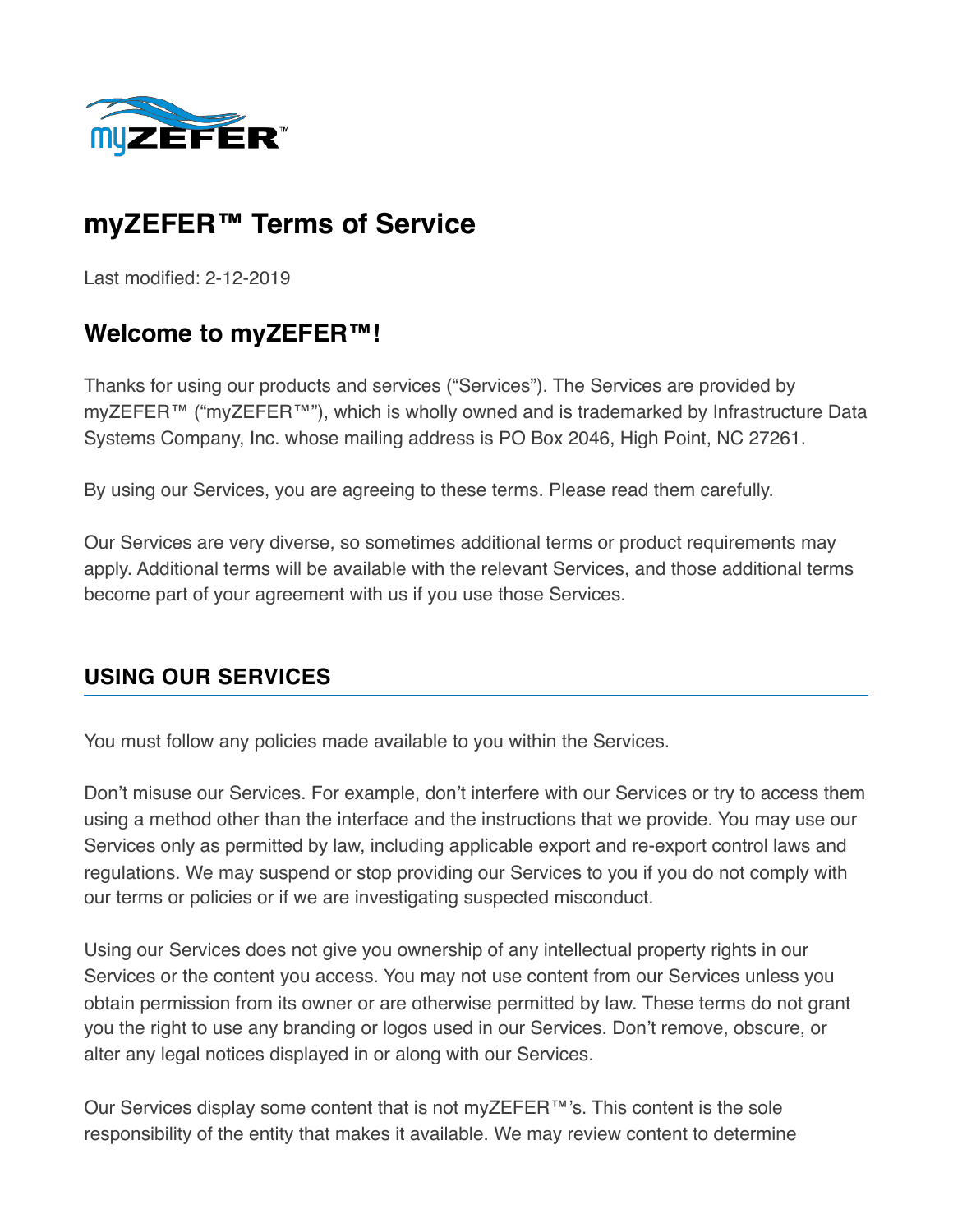whether it is illegal or violates our policies, and we may remove or refuse to display content that we reasonably

believe violates our policies or the law. But that does not necessarily mean that we review content, so please don't assume that we do.

In connection with your use of the Services, we may send you service announcements, administrative messages, and other information. You may opt out of some of those communications.

Some of our Services are available on mobile devices. Do not use such Services in a way that distracts you and prevents you from obeying traffic or safety laws.

#### **YOUR myZEFER™ ACCOUNT**

You will need a myZEFER™ Account in order to use some of our Services. You may create your own myZEFER™ Account, or your myZEFER™ Account may be assigned to you by an administrator, such as your employer or educational institution. If you are using a myZEFER<sup>™</sup> Account assigned to you by an administrator, different or additional terms may apply and your administrator may be able to access or disable your account.

To protect your myZEFER™ Account, keep your password confidential. You are responsible for the activity that happens on or through your myZEFER™ Account. Try not to reuse your myZEFER™ Account password on third-party applications. If you learn of any unauthorized use of your password or myZEFER™ Account, contact us at (800) 275-4248.

### **PRIVACY AND COPYRIGHT PROTECTION**

myZEFER™'s privacy policies explain how we treat your personal data and protect your privacy when you use our Services. By using our Services, you agree that myZEFER™ can use such data in accordance with our privacy policies.

We respond to notices of alleged copyright infringement and terminate accounts of repeat infringers according to the process set out in the U.S. Digital Millennium Copyright Act.

We provide information to help copyright holders manage their intellectual property online. If you think somebody is violating your copyrights and want to notify us, please contact us at (800) 275-4248.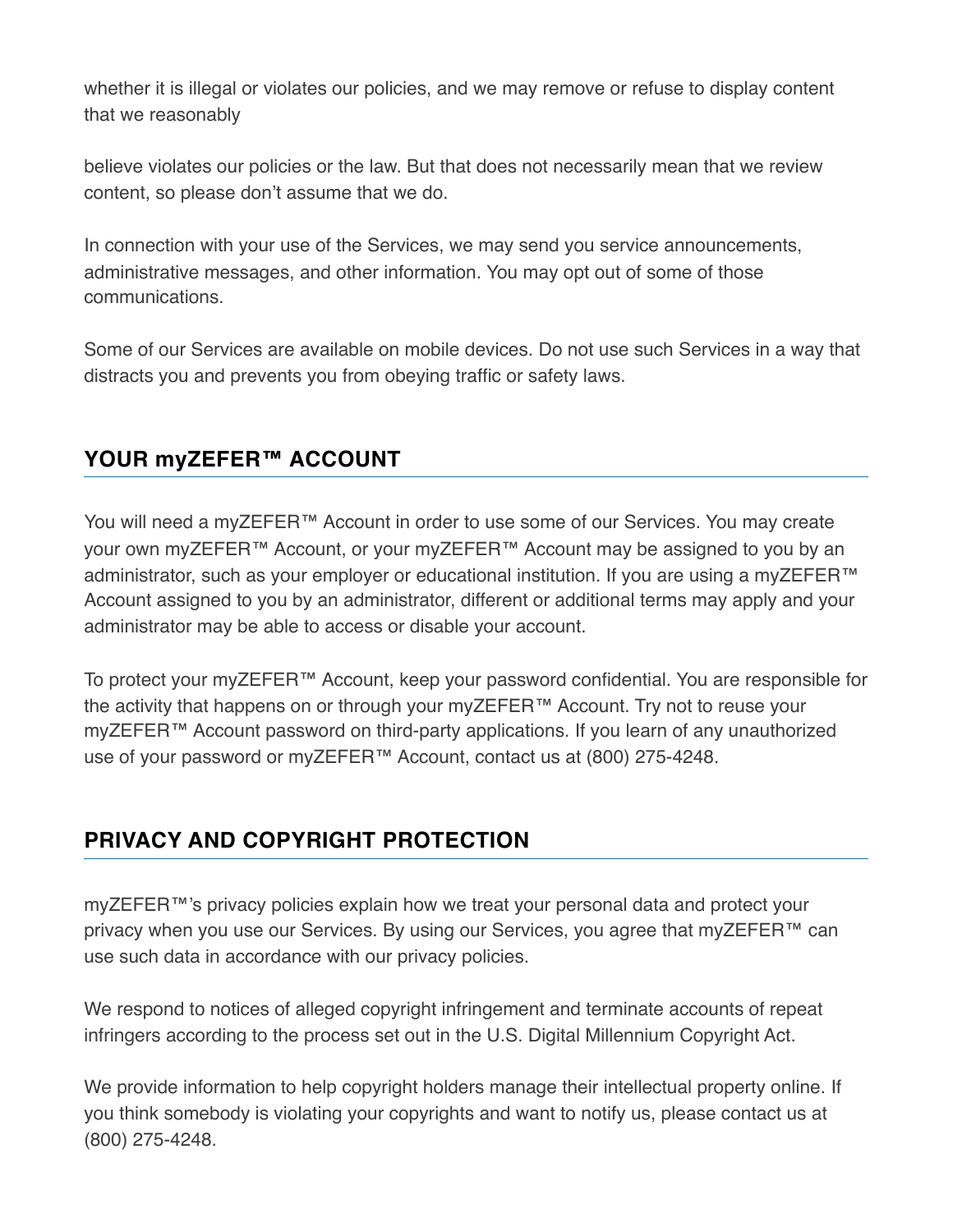## **YOUR CONTENT IN OUR SERVICES**

Some of our Services allow you to upload, submit, store, send or receive content. You retain ownership of any intellectual property rights that you hold in that content. In short, what belongs to you stays yours. While the specifics of your personal account information will not be shared with others, your data may be used to tailor ad and informational content sent to you.

When you upload, submit, store, send or receive content to or through our Services, you give myZEFER™ (and those we work with) a worldwide license to use, host, store, reproduce, modify, create derivative works (such as those resulting from translations, adaptations or other changes we make so that your content works better with our Services), communicate, publish, publicly perform, publicly display and distribute such content. The rights you grant in this license are for the limited purpose of operating, promoting, and improving our Services, and to develop new ones. This license continues even if you stop using our Services. Make sure you have the necessary rights to grant us this license for any content that you submit to our **Services** 

If you have a myZEFER™ Account, we may display your Profile name, Profile photo, and actions you take on myZEFER™ or on third-party applications connected to your myZEFER™ Account (such as reviews you write and comments you post) in our Services, including displaying in ads and other commercial contexts. You can find more information about how myZEFER™ uses and stores content in the privacy policy or additional terms for particular Services. If you submit feedback or suggestions about our Services, we may use your feedback or suggestions without obligation to you.

### **ABOUT SOFTWARE IN OUR SERVICES**

When a Service requires or includes downloadable software, this software may update automatically on your device once a new version or feature is available. Some Services may let you adjust your automatic update settings.

myZEFER™ gives you a personal, worldwide, royalty-free, non-assignable and non-exclusive license to use the software provided to you by myZEFER™ as part of the Services. This license is for the sole purpose of enabling you to use and enjoy the benefit of the Services as provided by myZEFER™, in the manner permitted by these terms. You may not copy, modify, distribute, sell, or lease any part of our Services or included software, nor may you reverse engineer or attempt to extract the source code of that software, unless laws prohibit those restrictions or you have our written permission.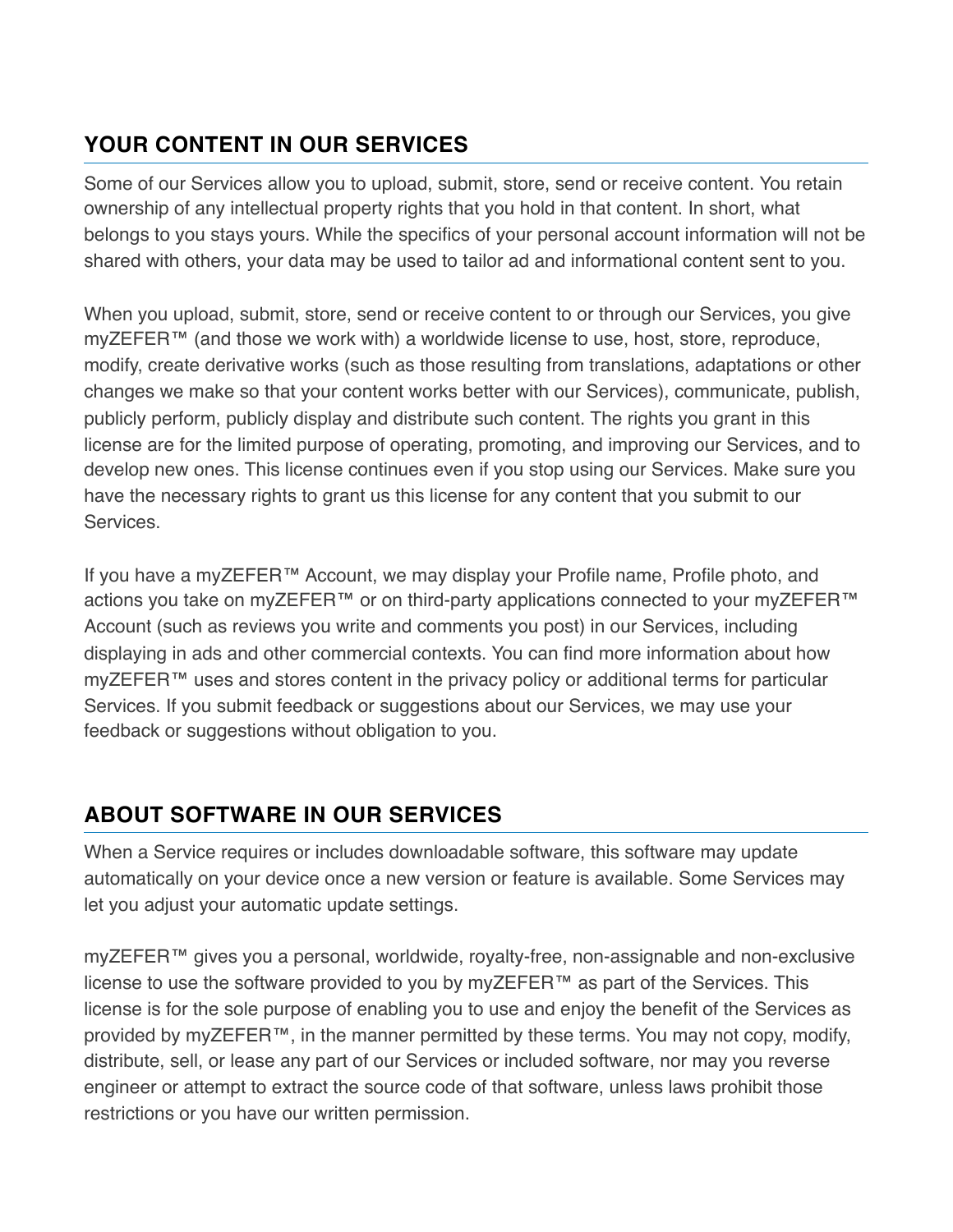### **MODIFYING AND TERMINATING OUR SERVICES**

We are constantly changing and improving our Services. We may add or remove functionalities or features, and we may suspend or stop a Service altogether.

You can stop using our Services at any time, although we'll be sorry to see you go. myZEFER™ may also stop providing Services to you, or add or create new limits to our Services at any time.

We believe that you own your data and preserving your access to such data is important. If we discontinue a Service, where reasonably possible, we will give you reasonable advance notice and a chance to get information out of that Service.

## **OUR WARRANTIES AND DISCLAIMERS**

We provide our Services using a commercially reasonable level of skill and care and we hope that you will enjoy using them. But there are certain things that we don't promise about our Services.

OTHER THAN AS EXPRESSLY SET OUT IN THESE TERMS OR ADDITIONAL TERMS, NEITHER myZEFER™ NOR ITS SUPPLIERS OR DISTRIBUTORS MAKE ANY SPECIFIC PROMISES ABOUT THE SERVICES. FOR EXAMPLE, WE DON'T MAKE ANY COMMITMENTS ABOUT THE CONTENT WITHIN THE SERVICES, THE SPECIFIC FUNCTIONS OF THE SERVICES, OR THEIR RELIABILITY, AVAILABILITY, OR ABILITY TO MEET YOUR NEEDS. WE PROVIDE THE SERVICES "AS IS".

SOME JURISDICTIONS PROVIDE FOR CERTAIN WARRANTIES, LIKE THE IMPLIED WARRANTY OF MERCHANTABILITY, FITNESS FOR A PARTICULAR PURPOSE AND

NON-INFRINGEMENT. TO THE EXTENT PERMITTED BY LAW, WE EXCLUDE ALL **WARRANTIFS** 

### **LIABILITY FOR OUR SERVICES**

WHEN PERMITTED BY LAW, myZEFER™, AND myZEFER™ SUPPLIERS AND DISTRIBUTORS, WILL NOT BE RESPONSIBLE FOR LOST PROFITS, REVENUES, OR DATA, FINANCIAL LOSSES OR INDIRECT, SPECIAL, CONSEQUENTIAL, EXEMPLARY, OR PUNITIVE DAMAGES.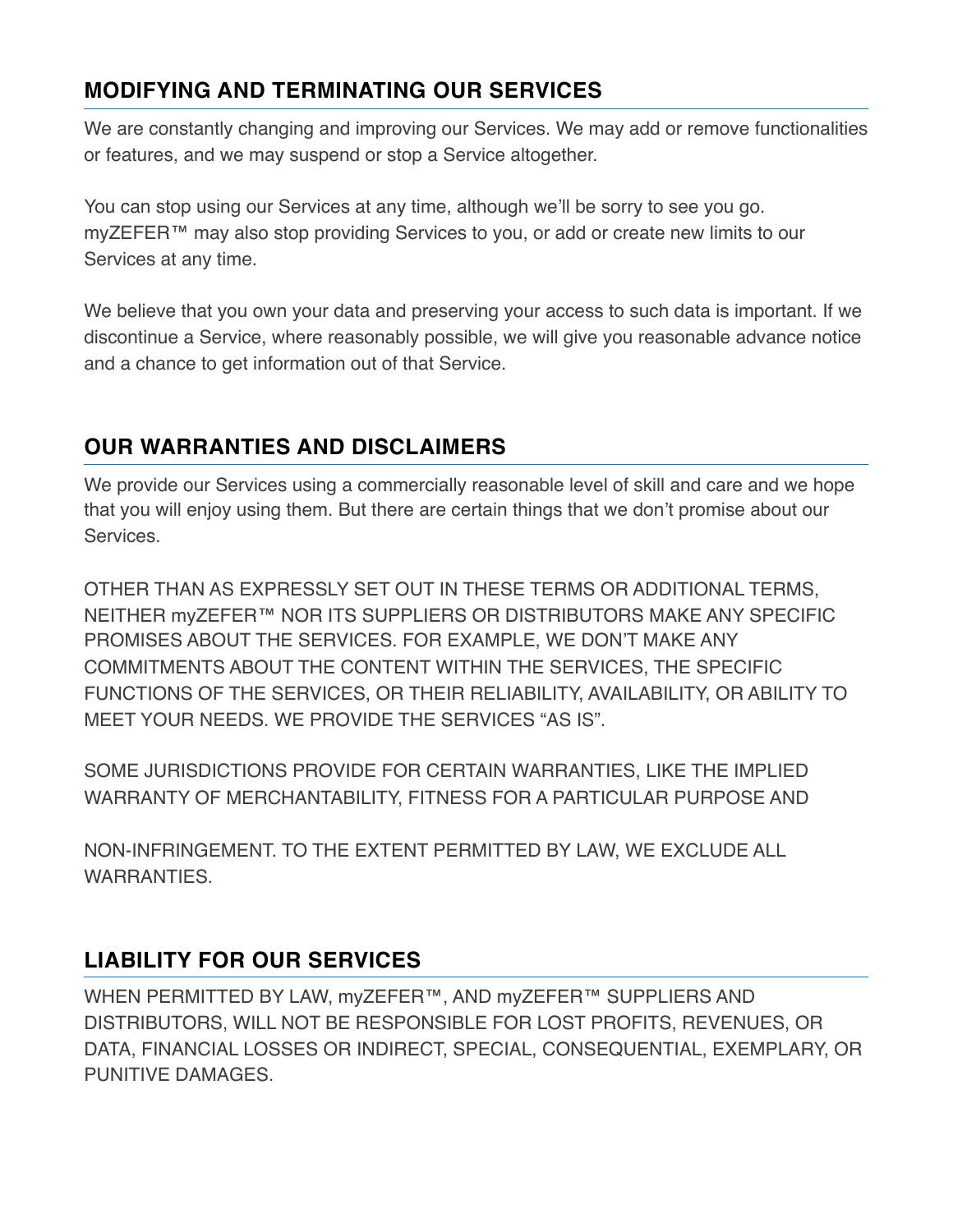TO THE EXTENT PERMITTED BY LAW, THE TOTAL LIABILITY OF myZEFER™, AND ITS SUPPLIERS AND DISTRIBUTORS, FOR ANY CLAIMS UNDER THESE TERMS, INCLUDING FOR ANY IMPLIED WARRANTIES, IS LIMITED TO THE AMOUNT YOU PAID US TO USE THE SERVICES (OR, IF WE CHOOSE, TO SUPPLYING YOU THE SERVICES AGAIN).

myZEFER™ PROVIDES INFORMATION SERVICES THAT SHOULD NOT BE THE SOLE SOURCE OR DEPOSITORY FOR YOUR INFORMATION. AT TIMES, myZEFER™ MAY BE UNAVAILABLE DUE TO MAINTENANCE OR OTHER SERVER UPDATE ISSUES. PLEASE BE AWARE THAT WHILE OUR OBJECTIVE IS 100% AVAILABILITY OF YOUR INFORMATION, THERE MAY BE SERVICE INTERRUPTIONS. IT IS ADVISABLE TO HAVE A BACKUP OPTION AVAILABLE TO YOU FOR ACCESS YOUR DATA.

IN ALL CASES, myZEFER™, AND ITS SUPPLIERS AND DISTRIBUTORS WILL NOT BE LIABLE FOR ANY LOSS OR DAMAGE THAT IS NOT REASONABLY FORESEEABLE.

## **BUSINESS USES OF OUR SERVICES**

If you are using our Services on behalf of a business, that business accepts these terms. It will hold harmless and indemnify myZEFER™ and its affiliates, officers, agents, and employees from any claim, suit or action arising from or related to the use of the Services or violation of these terms, including any liability or expense arising from claims, losses, damages, suits, judgments, litigation costs and attorney's' fees.

### **ABOUT THESE TERMS**

We may modify these terms or any additional terms that apply to a Service to, for example, reflect changes to the law or changes to our Services. You should look at the terms regularly. We'll post notice of modifications to these terms on this page. We'll post notice of modified additional terms in the applicable Service. Changes will not apply retroactively and will become effective no sooner than fourteen days after they are posted. However, changes addressing new functions for a Service or changes made for legal reasons will be effective immediately. If you do not agree to the modified terms for a Service, you should discontinue your use of that Service.

If there is a conflict between these terms and the additional terms, the additional terms will control for that conflict.

These terms control the relationship between myZEFER™ and you. They do not create any third party beneficiary rights.